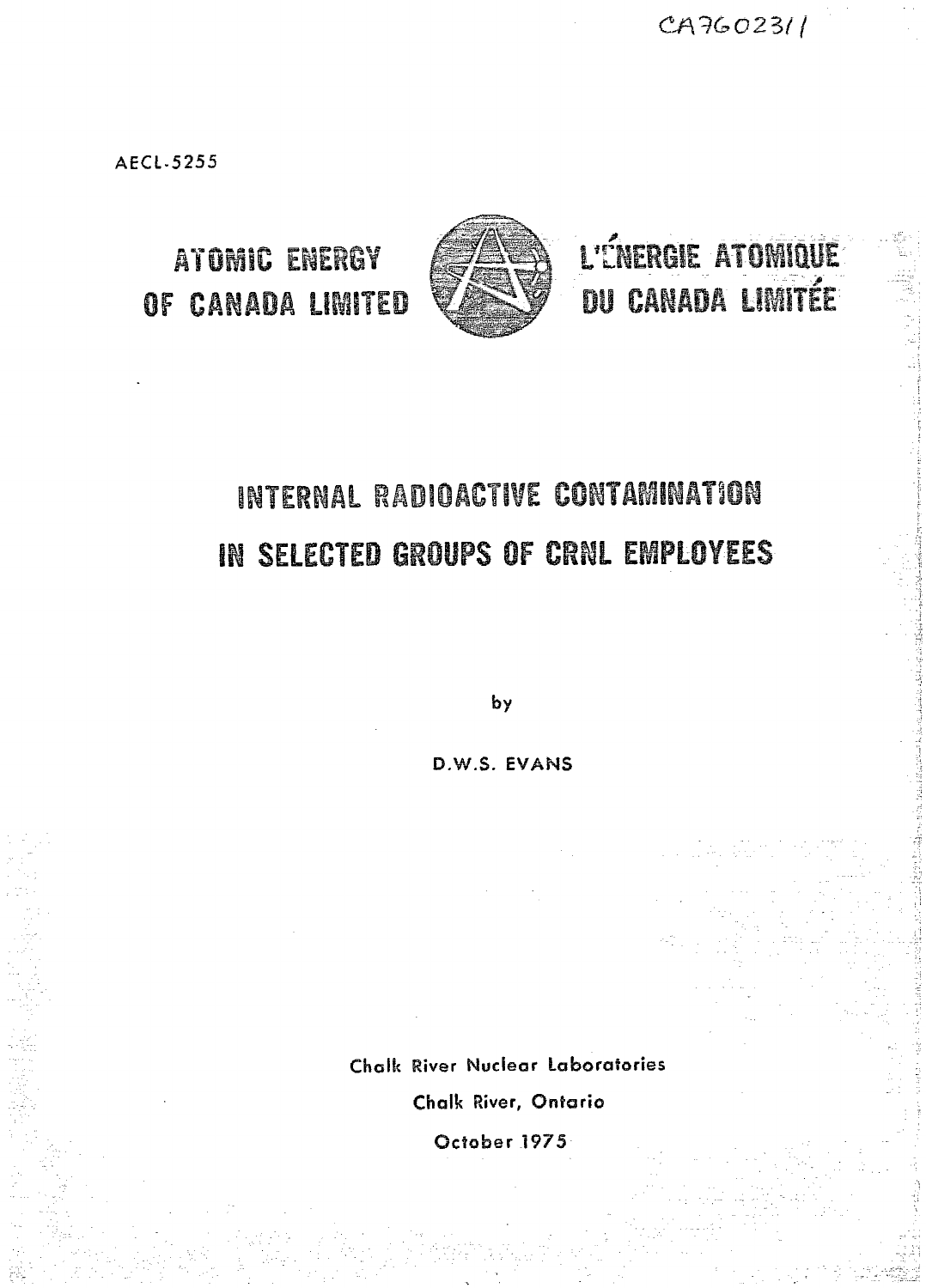# **INTERNAL** RADIOACTIVE CONTAMINATION IN SELECTED GROUPS OF CRNL EMPLOYEES

 $\epsilon$ 

 $\sim$ 

 $\ddot{\phantom{a}}$ 

 $\blacksquare$ J.

by

D.W.S. Evans

**Chalk River Nuclear Laboratories PLANT HOSPITAL BRANCH Chalk River, Ontario OCTOBER, 1975**

**AECL-5255**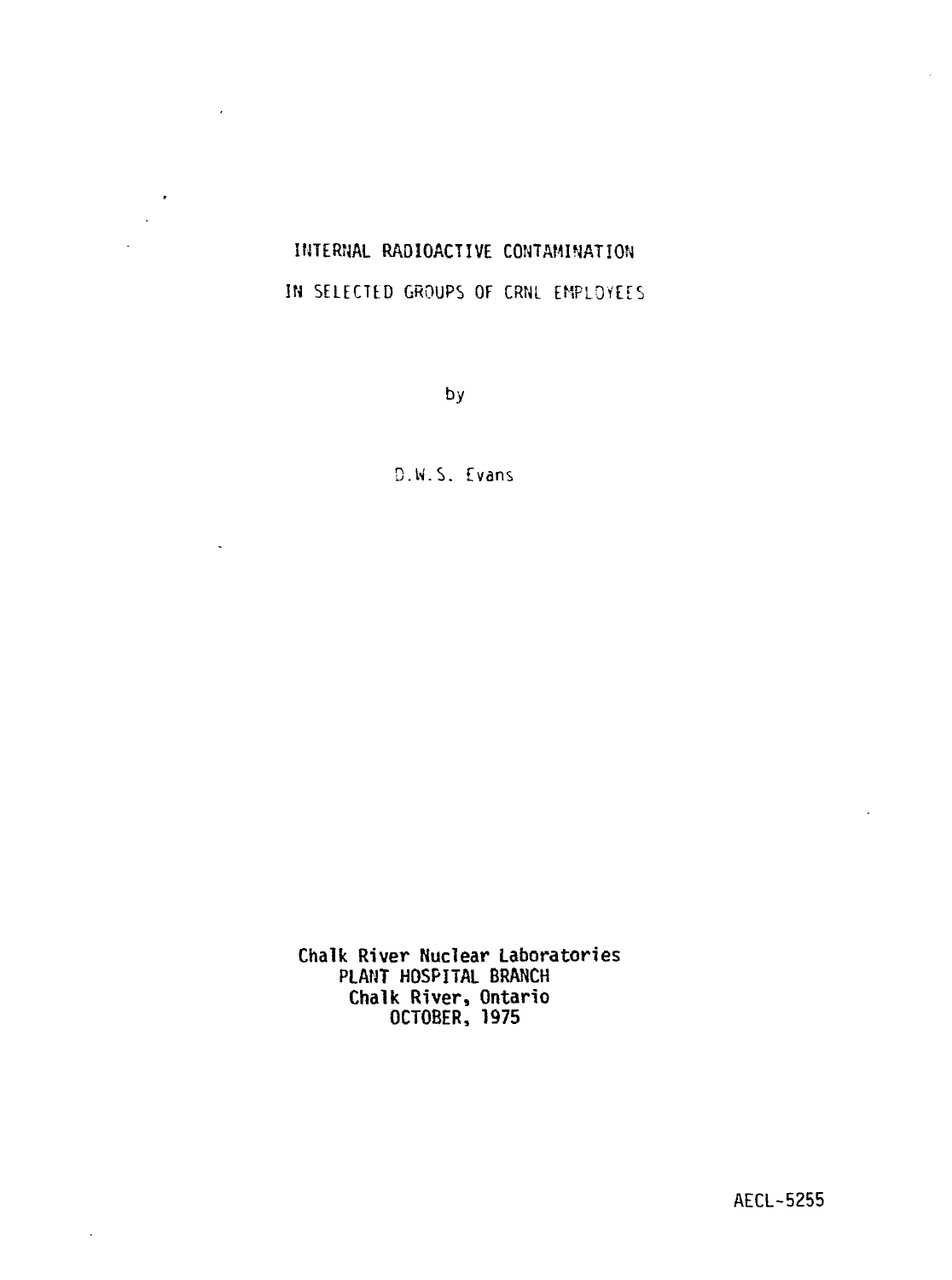# **Contamination radioactive interne chez certains groupes d'employes de Chalk River**

**par**

**D.W.S. Evans**

## Résumé

**Ce rapport decrit en detail le deveioppement et 1'execution d'un programme de 30 mois congu pour caracteriser I<sup>1</sup>importance et la repartition de la contamination radioactive interne chez certains groupes d'employes des laboratoires nucieaires de Chalk River au moyen d'un anthroporadiametre a ecran partiel.**

**Les resultats montrent que les niveaux de contamination chez ces employes sont tres faibles et aucun contaminant n'etait present en quantites excedant 10% de la charge corporelle maximale admissible, a 1'exception d'un radionucieide (selenium 75) administre pour fins medicales.**

On fournit également des précisions sur les périodes **effectives de quelques charges corporeiles.**

> **L'Energie Atomique du Canada, Limitee Laboratoires Nucieaires de Chalk River Chalk River, Ontario Octobre 1975**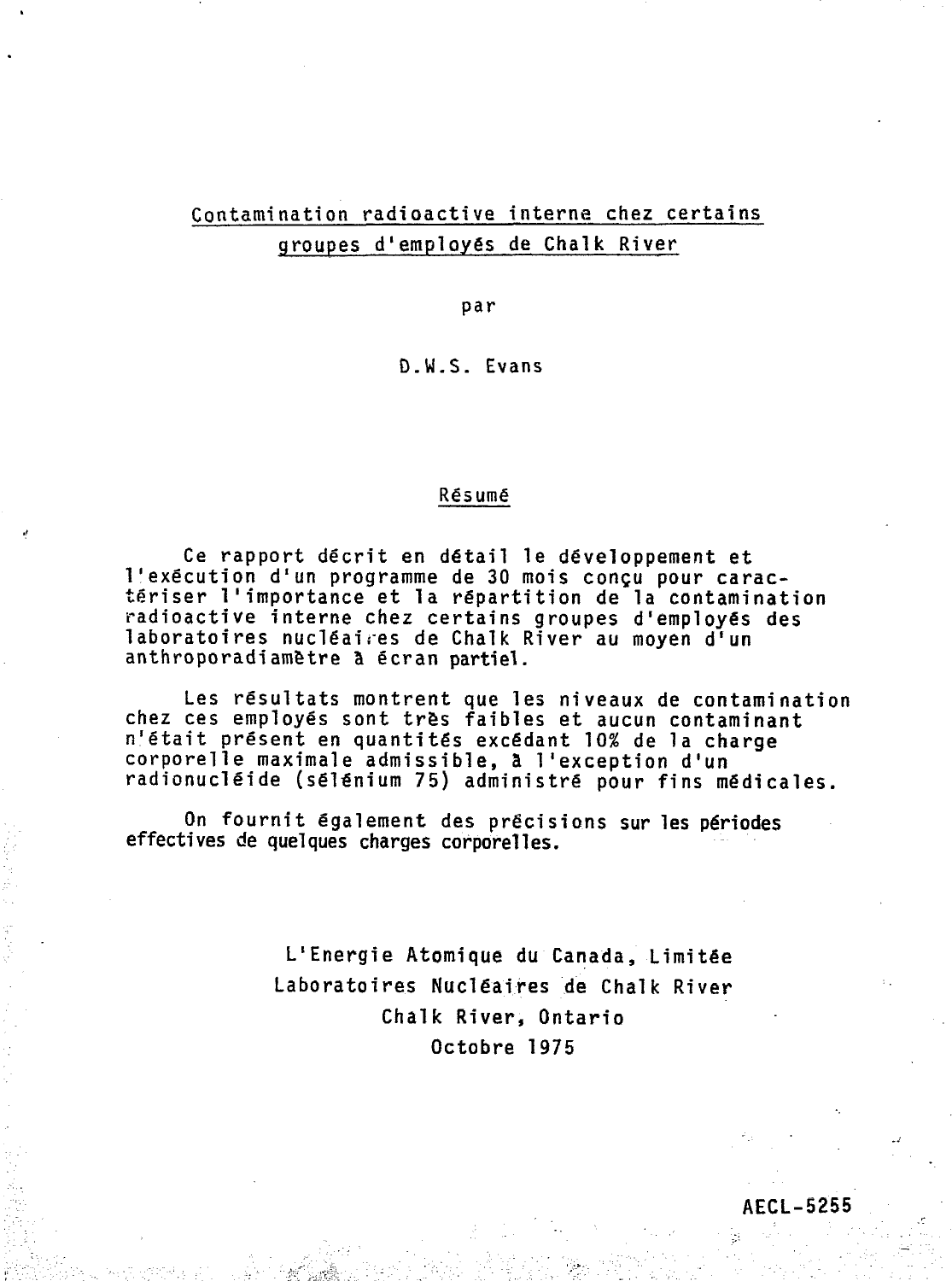# INTERNAL RADIOACTIVE CONTAMINATION IN SELECTED GROUPS OF CRNL EMPLOYEES

by

## D.W.S. Evans

## ABSTRACT

This report details the development and execution of a 30 month program designed to characterize the magnitude and distribution of internal radioactive contamination amongst selected groups of employees at Chalk River Nuclear Laboratories, using a shadow shield whole-body counter.

 $\zeta$ The results show that the levels of contamination in these employees are very low, and no contaminant was present in amounts exceeding 10\* of the maximum permissible body burden, with the exception of a medically administered radionuclide (selenium-75). $\iff$ 

 $\leq$  Details of the time course of some of the body burdens are also furnished.  $(auther)$ ,

> Chalk River Nuclear Laboratories PLANT HOSPITAL BRANCH **Chalk River, Ontario OCTOBER,** 1975

> > AECL-5255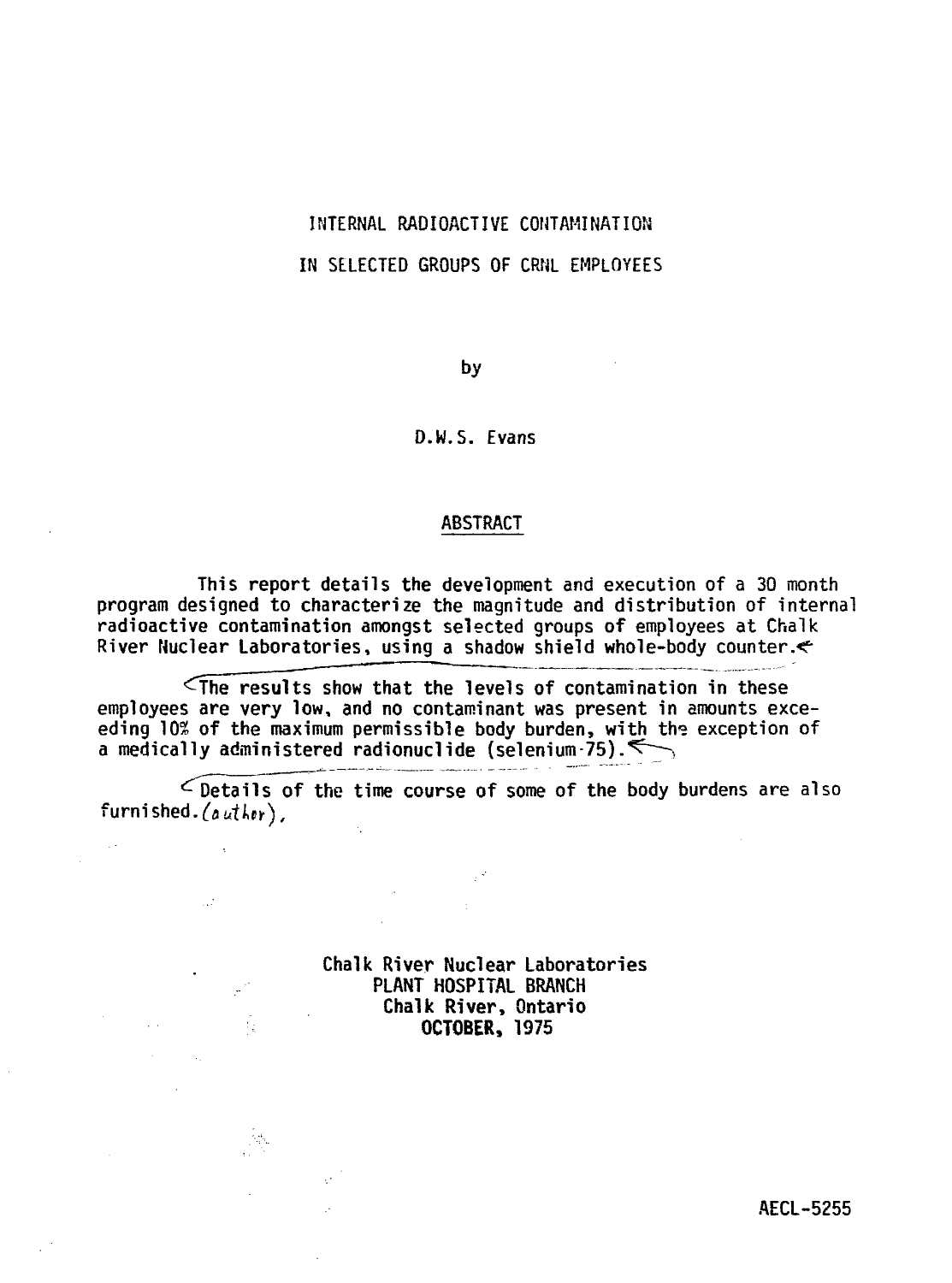#### INTERNAL RADIOACTIVE CONTAMINATION IN SELECTED GROUPS OF CRNL EMPLOYEES

by

#### D.W.S. Evans

In 1972, a shadow shield whole-body counter was constructed at CPNL in order to facilitate the assessment and control of internal contamination of CRNL employees with radionuclides. Previously the aistance between CRNL and the large whole-body counter 12 miles away at Deep River had caused considerable difficulties in conducting an adequate monitoring progran. As d primary objective, a detailed study of the extent of the contamination amongst those considered to be at highest risk was initiated in September, 1972, and concluded in March, 1975, witn the transfer of the counter to a permanent location. A total of more than 1300 whole-body counts were made, and it is appropriate at this stage to evaluate the apparatus, procedures in current use and to draw some conclusions from the experience gained.

#### fguiPMENT

**The shadow shield counter is patterned** after that of Palmer and Roesch **(1) and in** the **period covered** by **this report,** was located in the basement of the Electronics Building (500). The detector assembly consists **of** a 29.2 cm x 10.2 cm thallium activated sodium iodide crystal **clad in stainless steel, and optically** coupled to 7 **matched** photomulti**plier tubes.** The **10** cm **thick plate supporting the lead** castle (which was **used instead of a thinner plate because of ready availability)** houses **the crystal in** a **central hole, and** the lower **surface** of the crysta<sup>1</sup> is **almost flush with that of the plate. The clearance between the crystal face and upper surface of the padded trolley is about 30 cm, a dimension sufficient to permit the passage of all but the grossly obese. The counter length is also sufficient to permit the scanning of bodies of up to -75 inches height.**

**A whole-body scan is made by passing the subject,lying on a padded trolley, at a constant speed beneath the shielded crystal. Counting begins when the subject's feet interrupt a photobeam 15 cm away from the crystal axis and ends when the head ceases to obstruct a second photobeam in a similar position on the opposite side of the crystal. Each subject is counted in a prone position in one direction and supine in the other, the time involved being approximately 20 minutes.**

**The detector signals are fed into a multi-channel pulse height analyzer and the data is stored in one quarter of the memory (256 channels at 10 kev/channel). Accessory equipment including a magnetic tape memory and teletypewriter with punched tape output permits spectrum stripping, computer printout of the spectra and other manipulation of the data.**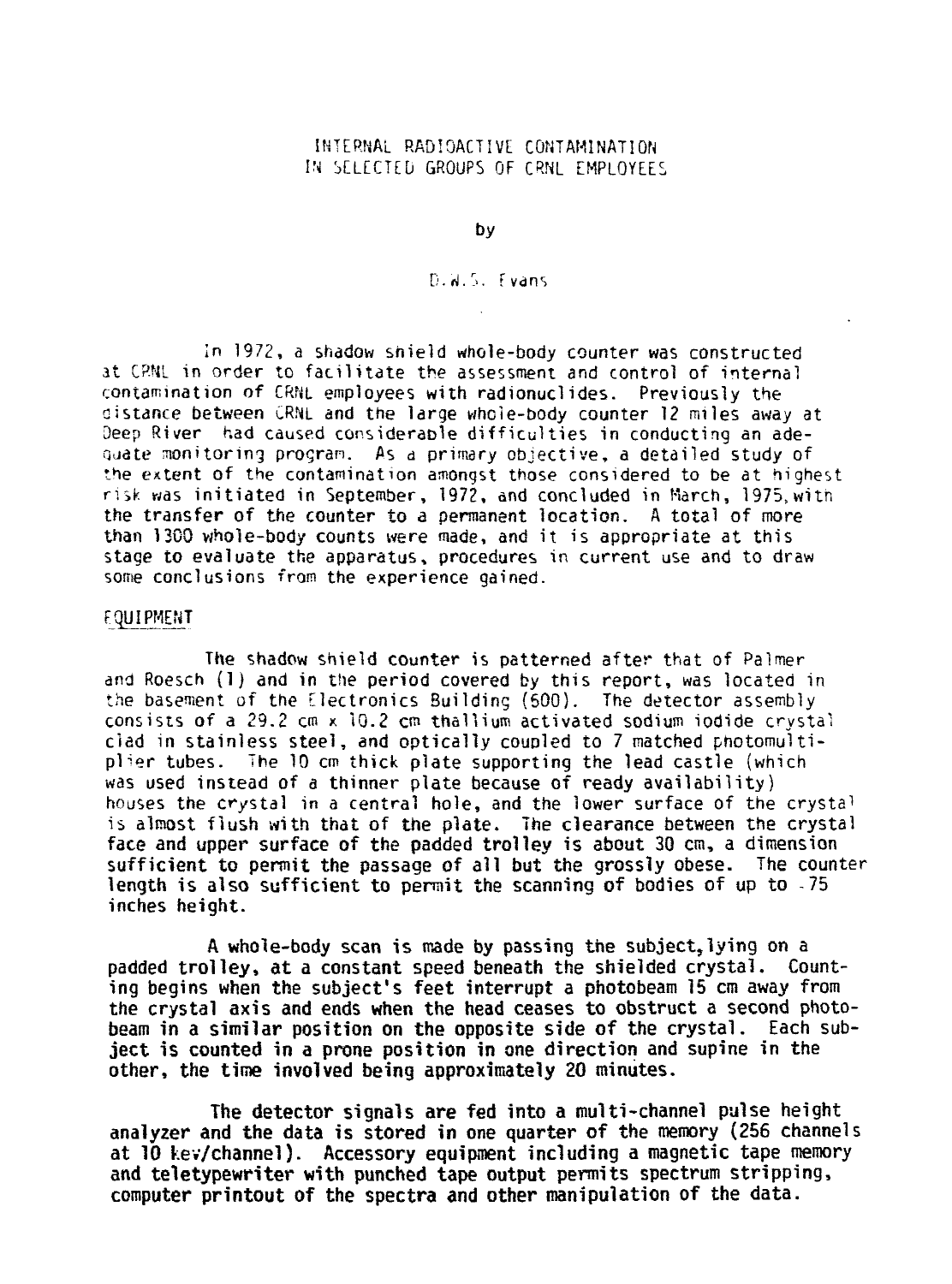**More recently, a row of 7 collimated 5 cm x 5 cm sodium iodide crystals and photomultipliers has been installed adjacent to the lead castle. A count rate meter coupled to an x-y plotter records the output and facilitates the longitudinal localization of radioactivity in or on the body. The degree of collimation can be varied as required.**

#### **CALIBRATION**

**For purposes of radiation protection, the demands for accuracy in the measurement of internal radioactive contamination are not stringent, and an accuracy of t 25% is stated to be acceptable (2).**

**Calibration of the shadow shield counter was effected by scanning solutions of various radionuclides homogeneously distributed in a polyethylene bottle phantom ( -170 cms height, -70 kg water filled). The** radionuclides included <sup>203</sup>Hg, <sup>51</sup>Cr, <sup>137</sup>Cs, <sup>54</sup>Mn, <sup>60</sup>Co and <sup>40</sup>K, encompa **sing a y energy range of 0.279 to 1.460 MeV. Calibration constants for other radionculides encountered were derived where necessary by interpolation on the calibration graph. The sensitivity of the counter for potassium, based upon scans of the bottle phantom containing 140 g potassium and counting times of about 20 minutes is -0.83 (c/m)/g\* potassium . The background count rate in this period is approximately 186 c/m, yielding a standard deviation of -4%. For caesium-137, the sensitivity is approximately 11300 (c/m^JCi. The minimum detectable activity, defined as that amount of activity producing a total count which differs from the background count by three times the standard deviation of the latter is about a nanocurie for radionuclides with 100% y yield/disintegration.**

**The practical assumption of a constant counting efficiency at a given Y energy is a major source of error in the quantitation of internal contamination, since the wide range in size and shape of bodies containing radioactivity distributed spatially in an ill-defined or unknown manner necessarily is associated with variation in the counting efficiency of the detector. To illustrate the human variation, the htight of the subjects examined ranged between 152 and 188 cm, the weight between 44 and 145 kg and the antero-posterior dimension at the xiphisternum between 19 and 31 cm. To some extent, the effect on counting efficiency of displacement of radioactivity from the body axis in vertical and horizontal planes is reduced in the shadow counter by the prone-supine'counting procedure, and the large diameter of the sodium iodide crystal (29.2 cm) relative to the breadth of the average man. It is also relevant that the trunk is the region of greatest concern.**

**A crude estimation of the variation in counting efficiency with source location was obtained by suspending a "point" source of cobalt-60 at the centroids of various parts of the water-filled phantom, and counting in the usual manner. The results, normalised to the counting efficiency obtained with the source located in the thoracic section of the phantom are shown in the following Table, and indicate a relatively small range of values.**

**\*c/m is used in this report for counts/minute**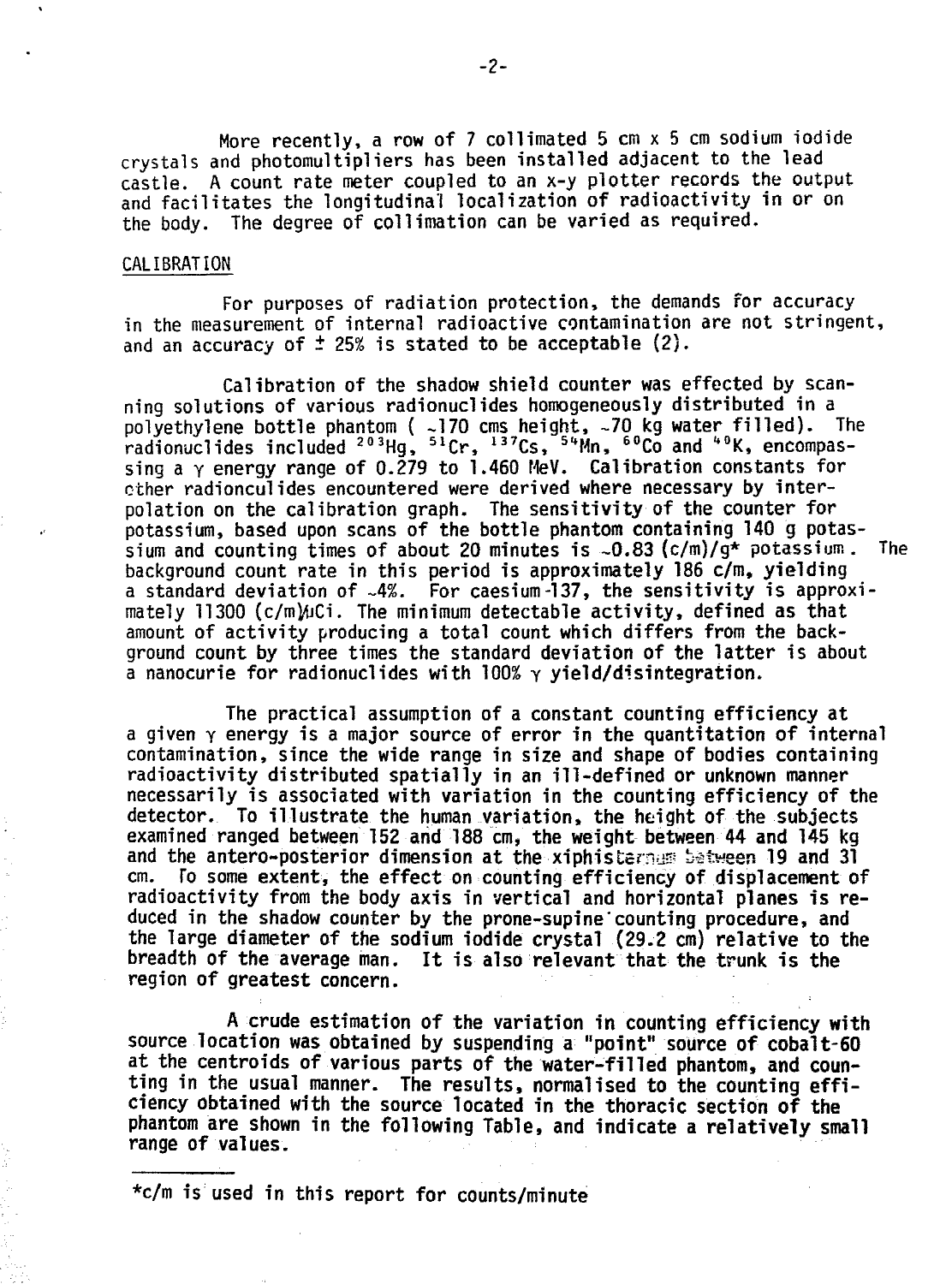| TABLE I: Variation of Counting Efficiency with Source Location |                              |  |
|----------------------------------------------------------------|------------------------------|--|
| LOCATION OF SOURCE                                             | RELATIVE COUNTING EFFICIENCY |  |
| Head                                                           | 0.88                         |  |
| <b>Thorax</b>                                                  | 1.00                         |  |
| Abdomen                                                        | 0.87                         |  |
| Arm.                                                           | 0.77                         |  |
| Thigh                                                          | 1.10                         |  |
| Leg                                                            | 0.92                         |  |
|                                                                |                              |  |

Similar results were obtained in the absence of a scattering medium; lateral displacement of a "point" source on the floor of the counter 15 cm from the crystal axis resulted in a 17% decrease in counting efficiency.

An example of the uncertainty introduced by the use of calibration factors uncorrected for geometry and absorption is afforded by the results of measurements of body potassium in 60 subjects grouped in three different ranges of body weight, shown below in Table II .

|    |                            | TABLE II: Body Potassium and Body Mass |                |
|----|----------------------------|----------------------------------------|----------------|
| n  | MEAN WEIGHT AND S.D.<br>ka | MEAN BODY K AND S.D.<br>q              | BODY K<br>g/kg |
| 20 | $55.5 \div 5.1$            | $107.0 \div 13.3$                      | 1.92           |
| 20 | $75.0 \div 6.5$            | $124.6 \div 10.5$                      | 1.66           |
| 20 | $96.7 \div 7.1$            | $126.9 \div 9.1$                       | 1.31           |
|    |                            |                                        |                |

There is no statistically significant difference between the apparent potassium content of subjects with an average weight of 75 kg and those about 22 kg heavier, although the ratio body K/body weight clearly reflects differing body composition.

As a more realistic check on the accuracy of the shadow counter measurements, several employees who had occasion to visit other nuclear establishments were counted in various types of whole-body counters. The results of these intercomparisons, shown below in Table III , indicate satisfactory agreement between the measurements of potassium in 5 men weighing between 65 and 86 kilograms. Agreement between measurements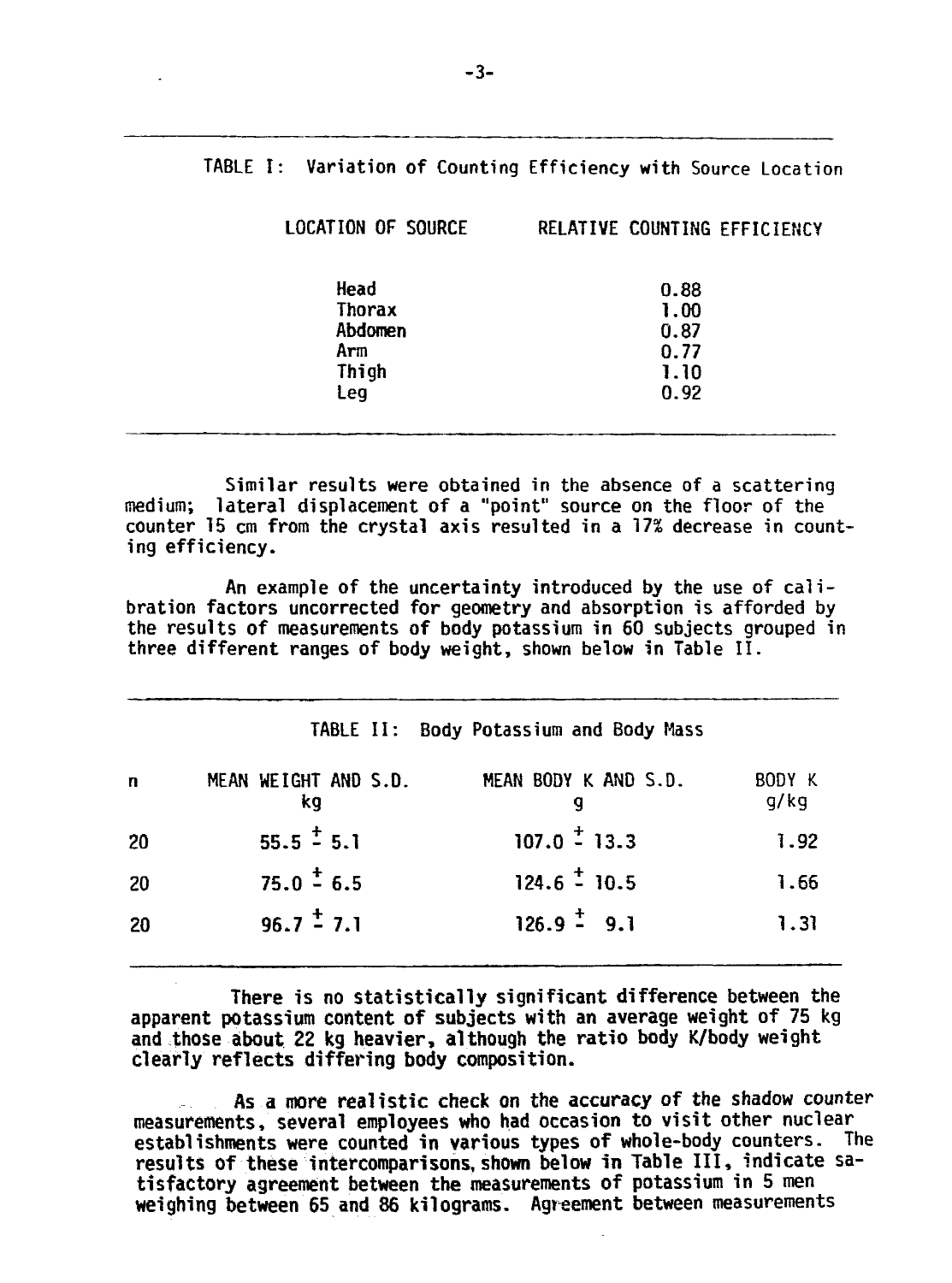**of the body caesium-137 was good at "high" levels (between two shadow counters), but poorer at levels of a few nanocuries, near the detection limit.**

**It is relevant that the 95£ confidence limits (counting statistics only) in a 20 minute count for a body burden of 10 nCi of caesium-137 in the presence of 140 g potassium are approximately ± 9%, and for 1 nCi of caesium-137, the approximate detection limit, ± 80%.**

|         |               |                      |                   | TABLE III: Intercomparison of Calibration for Potassium-40 and Caesium-137 |
|---------|---------------|----------------------|-------------------|----------------------------------------------------------------------------|
| Age (a) | Weight $(kg)$ | $K$ (g/kg)           | $137Cs$ (nCi)     | Counter                                                                    |
| 35      | 65.75         | 2.19<br>2.27         | 3.8<br>2.1        | (1)<br>CRNL                                                                |
| 39      | 61.70         | 1.87<br>1.87         | 2.4<br>1.8        | (1)<br><b>CRNL</b>                                                         |
| 51      | 67.60         | 1.87<br>1.88         | 3.4<br>2.2        | (1)<br><b>CRNL</b>                                                         |
| 50      | 72.50         | 1.85<br>2.02<br>1.81 | 3.4<br>3.4<br>3.9 | (2)<br>(3)<br><b>CRNL</b>                                                  |
| 46      | 86.20         | 1.95<br>1.78         | 7.1<br>4.9        | (3)<br><b>CRNL</b>                                                         |
| 57      | 76.20         |                      | 148<br>134        | (4)<br><b>CRNL</b>                                                         |
| 41      | 81.67         |                      | 342<br>$-336$     | (4)<br><b>CRNL</b>                                                         |

**(1) Milltidetector stretcher geometry, steel room, Brookhaven National Laboratory, Upton, New York.**

**(2) Single detector linear scan, shadow shield, Pacific Northwest Laboratory, Rich!and, Washington.**

- **(3) Single detector chair geometry, steel room, Pacific Northwest Laboratory, Rich!and, Washington.**
- **(4) Single detector linear scan, mobile shadow shield, Ontario Hydro.**

**-4-**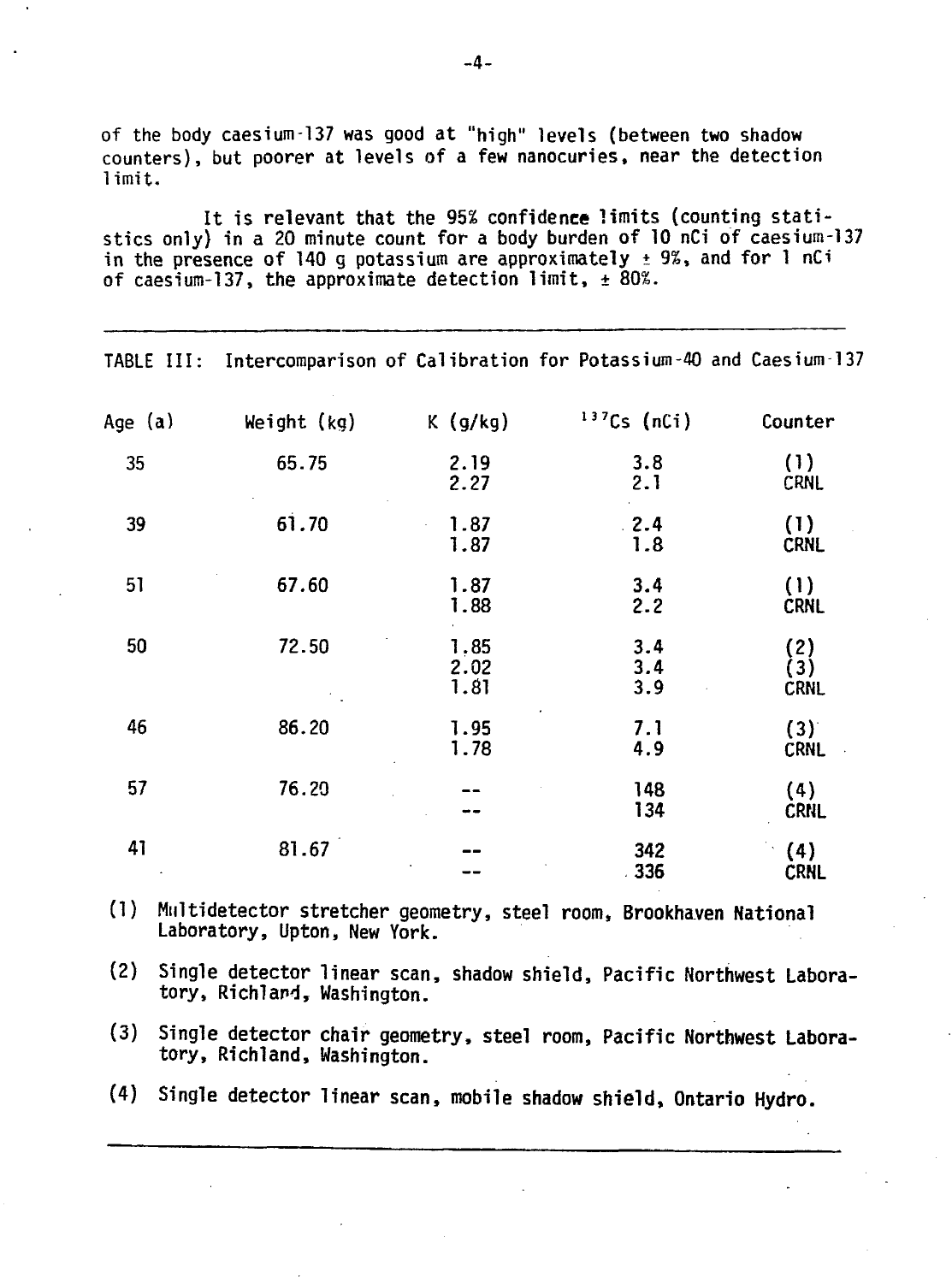It is concluded that despite systematic and other errors, the relatively crude calibration of the counter is adequate for purposes of radiation protection.

#### BACKGROUND

The background counting rate of the shadow counter is relatively high and variable, a consequence of the geology and topography of the area, and the argon  $41$  emission from the reactors. Practically, counting proved possible only **when** the **wind** was in a direction appropriate to remove argon-41 from the counter site. In still air, interference occurred unpredictably, particularly under inversion conditions, and on occasion, the argon-41 interference associated with stable weather patterns rendered counting impossible for periods of up to three weeks.

The Table below illustrates the relatively high background counting rate of the CRNL counter compared with two other shadow shield counters with similar detectors (29.2 cm x 10.2 cm sodium iodide crystals) and crystal - stretcher distances.

|                                                                  |       | Counter A (Ref. 3) Counter B (Ref. 4) | CRNL Counter     |
|------------------------------------------------------------------|-------|---------------------------------------|------------------|
| $(c/m)/cm^3$ Crystal<br>Volume<br>$(0.1 - 2.0 \text{ MeV})$      | 0.439 | 0.520                                 | 0.580<br>(0.255) |
| $(c/m)/40K$ Energy<br><b>Band</b><br>$(1.36 - 1.56 \text{ MeV})$ | 137   | 173                                   | 186<br>(156)     |
| $(c/m)/137Cs$ Energy<br><b>Band</b><br>$(0.60 - 0.72$ MeV)       |       | 196                                   | 179<br>(117)     |

TABLE IV: Background Counting Rate of 3 Shadow Shield Counters

**The bracketed figures in the table were measured during construction of** the **counter, with the crystal and photomultipliers totally enclosed by 4 inches of lead. It is also of interest that the count rate in the potassium-40 energy band is about twice as high as that of the iron room counter in Deep River ( -98 c/m).**

**Figure I shows a 40,000 second background count. Apart** from **the prominent <sup>I</sup>\*°K peak, some of the various peaks associated with** members **of the uranium-238 and thorium-232 decay series are visible. Annihilation radiation is also present, and possibly a trace of cobalt-60. In** the ab-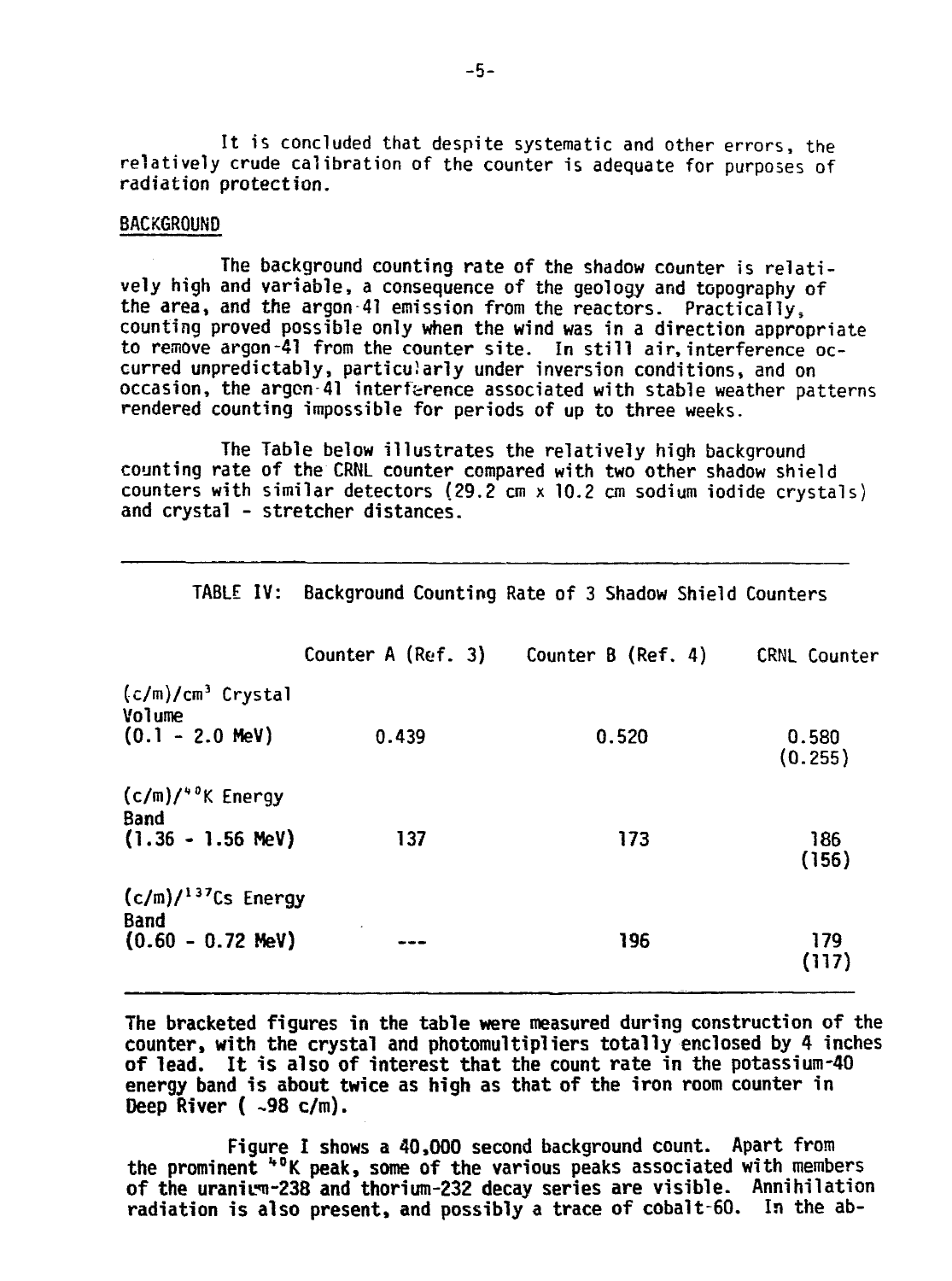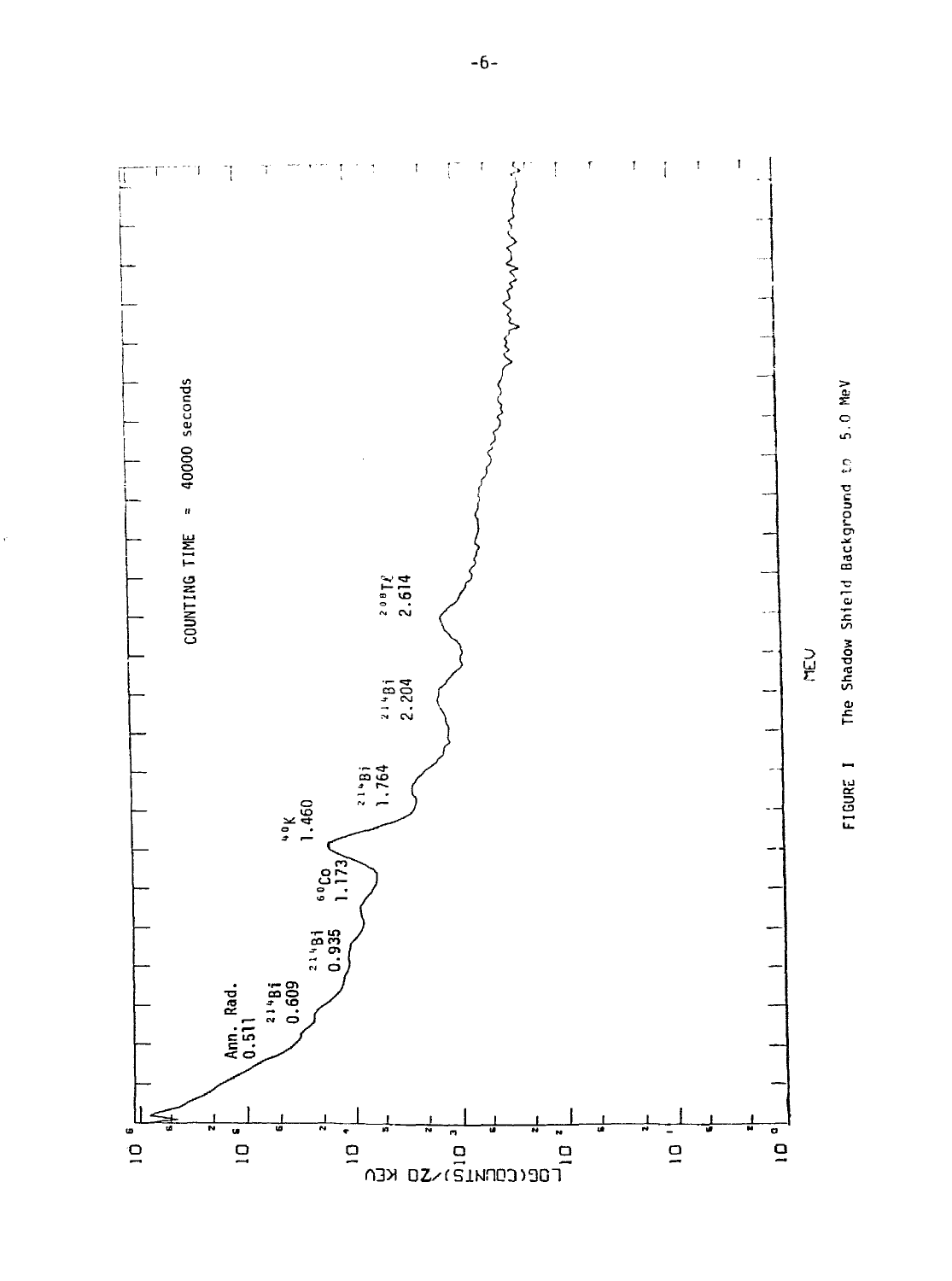sence of argon 41, the background count rate remained stable for prolonged periods: a sequence of 15 4000 second counts within the energy range 0.20 - 2.00 MeV yielded a mean count rate of 3019 c/m and standard deviation of 10.5 c/m (0.35%), the expected value of the latter being 6.7 c/m  $(0.22%)$ . Practically, a morning count could suffice for the day's counting in the absence of a wind shift.

More prolonged observation of the background counting rate in two energy bands (1.36 - 1.56 MeV and 0.60 - 0.72 MeV) over a period of several years suggested the presence of secular variation, with a tendency for the background to rise in the winter months. In 1972, the increase was particularly marked, beginning in early September, peaking in early November at 30% higher than normal in the lower energy band and declining gradually over the next 4 months. This increase did not correlate with the barometric pressure and is largely unexplained. Subsequent variation has been small, and throughout 1974 the background has remained adequately stable, the counting rate in the caesium 137 energy band (weekly 20 minute counts) averaging 159 c/m with a standard deviation of 4.3 c/m (2.7%). Electronically, the stability of the counter proved adequate, and the standard deviation of the weekly counts of a caesium-137 source over a seven month period was  $\pm$  1.5%.

Because of the design of the counter, the marked increase in the background below -0.3 MeV practically restricts assessment of radionuclides to those with  $\gamma$  emissions greater than this energy.

#### PROCEDURES

Before counting, all employees were required to shower and change into clean "whites", measures which experience has shown to be necessary if contamination of the counter is to be avoided, and if differentiation between internal and external contamination is to be made with any degree of assurance. In terms of radiation protection, such differentiation is pointless unless the apparent magnitude of the internal contamination approaches an investigation level. It is nevertheless of interest and where possible, it was attempted when the detected activity appeared to exceed  $-20$  nCi.

Some indication of the location of contamination is suggested by a marked difference between the prone and supine counting rates, but this proved an unreliable guide. The recently installed collimated array of sodium iodide crystals also provides an indication of the longitudinal location of the activity, but ultimately the time course of the detected radioactivity is the best determinant; most skin and hair contamination declines with a half life measured in days compared with weeks or months where the contamination is internal. Practically all the larger contaminations were examined on several occasions, mainly in order to ascertain the effective half lives of the contaminants.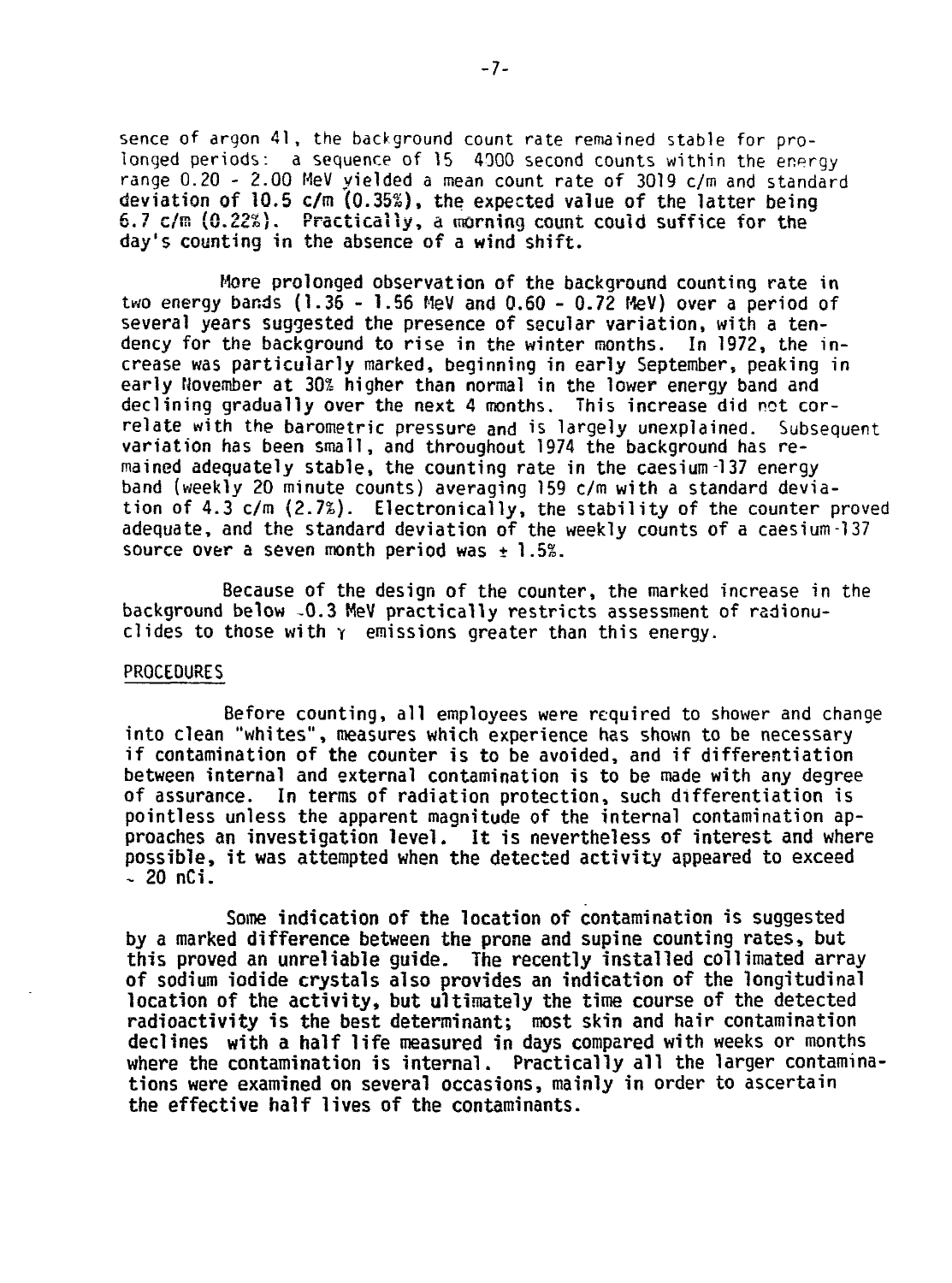#### **RESULTS**

In the period 18 September, 1972, to 25 March, 1975, when the counter was transferred to the new Low Background Building (560), 1351 whole-body scans were made on 895 employees, about 45 employees per month. This low average is much below the capacity of the system, and was due to extensive interference from argon-41 and electronic problems largely engendered by the lack of temperature control in the counting room.  $R_{\rm P}$ cause of the presence of caesium-137 derived from radioactive fallout in most people, it is convenient for the present purpose to define a normal body scan as one indicative of less than 10 nCi of caesium-137 and no other detectable radioactive contaminant in the body, using the calibration procedure described above. On this basis, about 55% of the total scans were classified as normal, and in the remaining 45%, the detected levels of internal contamination were for the most part trivial; fewer than 2% exceeding 100 nCi (Table V). In none of the cases were the Recommendations of the International Commission on Radiological Protection on the maximum permissible doses exceeded.

| Radionuclide        | Employees with $>100$ nCi | Maximum Burden $(\mu Ci)$ | $%$ MPBB $*$   |
|---------------------|---------------------------|---------------------------|----------------|
| 137Cs               | 9                         | 0.65                      | $-2$           |
| 60<br>Co            | 1                         | 0.12                      | $\overline{a}$ |
| 203Hg               | 6                         | 0.40                      | 10             |
| 110 <sup>m</sup> Ag | $\bf{0}$                  | 0.08                      | $\leq$         |
| 65Zn                | 0                         | 0.04                      | $0.1$          |
| $95Zr-95Nb$         | 0                         | 0.03                      | < 0.2          |
| $75$ Se             |                           | 29                        | 32             |

TABLE V: Maximum Body Burdens Detected in 895 Employees

The following radionuclides were identified:

| Commonly     | $137Cs - 60C0$                                                                                                                                            |
|--------------|-----------------------------------------------------------------------------------------------------------------------------------------------------------|
| Infrequently | <sup>203</sup> Hg, <sup>134</sup> Cs, <sup>95</sup> Zr- <sup>95</sup> Nb, <sup>46</sup> Sc, <sup>131</sup> I, <sup>160</sup> Ru<br>Annihilation Radiation |
| Rarely       | $^{51}$ Cr, $^{110}$ <sup>m</sup> Ag, $^{198}$ Au, $^{75}$ Se, $^{99}$ Mo- $^{99}$ Tc, $^{65}$ Zn, $^{59}$ Fe, $^{140}$ Ba- $^{140}$ La                   |

Other activity at various energies was detected on many occasions at levels too low to permit identification at a reasonable level of confidence.

<sup>\*</sup> Maximum permissible body burden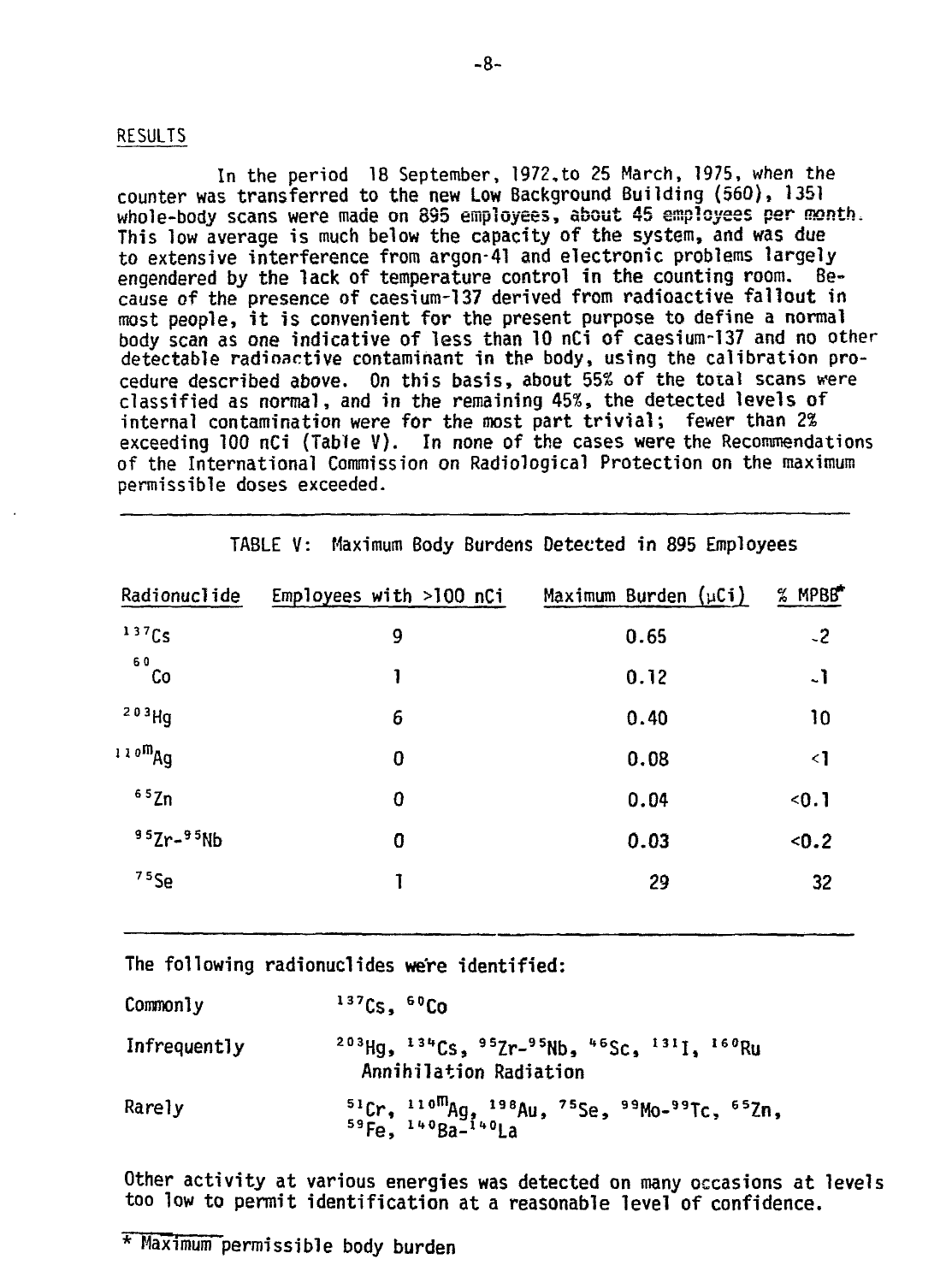CAESTUM-137

The commonest contaminating radionuclide, caesium-137 was detected in the majority of the employees to the extent of a few nanocuries, but only about 6% had body burdens greater than 25 nCi and about 1% greater than 100 nCi. The distribution of the contamination is shown below in Table VI.

|     |                                        | TABLE VI: Distribution of Caesium-137 in Employees |
|-----|----------------------------------------|----------------------------------------------------|
|     | Body Burden <sup>137</sup> Cs<br>(nCi) | No. Employees                                      |
|     | $10 - 24$                              | 10                                                 |
|     | $25 - 49$                              | 30                                                 |
|     | $50 - 99$                              | 13                                                 |
|     | $100 - 249$                            | 6                                                  |
| 250 | - 499                                  | $\overline{c}$                                     |
| 500 | - 999                                  | 1                                                  |
|     |                                        |                                                    |

The maximum burden found was approximately 0.65 uCi. This burden was acquired by a pipefitter during the early days of changing of the calandria of the NRU reactor a month or two before the whole-body scan.

In general, it proved difficult to conduct long-term follow up of employees who had acquired body burdens of sufficient magnitude to warrant study, because of repetitive contaminations, internal and external, but where possible such studies were made. The mean biological half life of caesium-137 in 9 employees whose body burdens appeared to show exponential decay was - 126 days, with a range of 86 to 150 days. Caesium-134 was also detected on numerous occasions in association with the larger caesium-137 contaminations, but the activity in all instances did not exceed a few percent of the latter.

#### COBALT-60

The second commonest contaminant, cobalt-60 was detected in about 30% of the counts in very small quantities, and only 29 (3.2%) of the 895 employees examined had burdens in excess of 10 nCi, as shown in the following Table.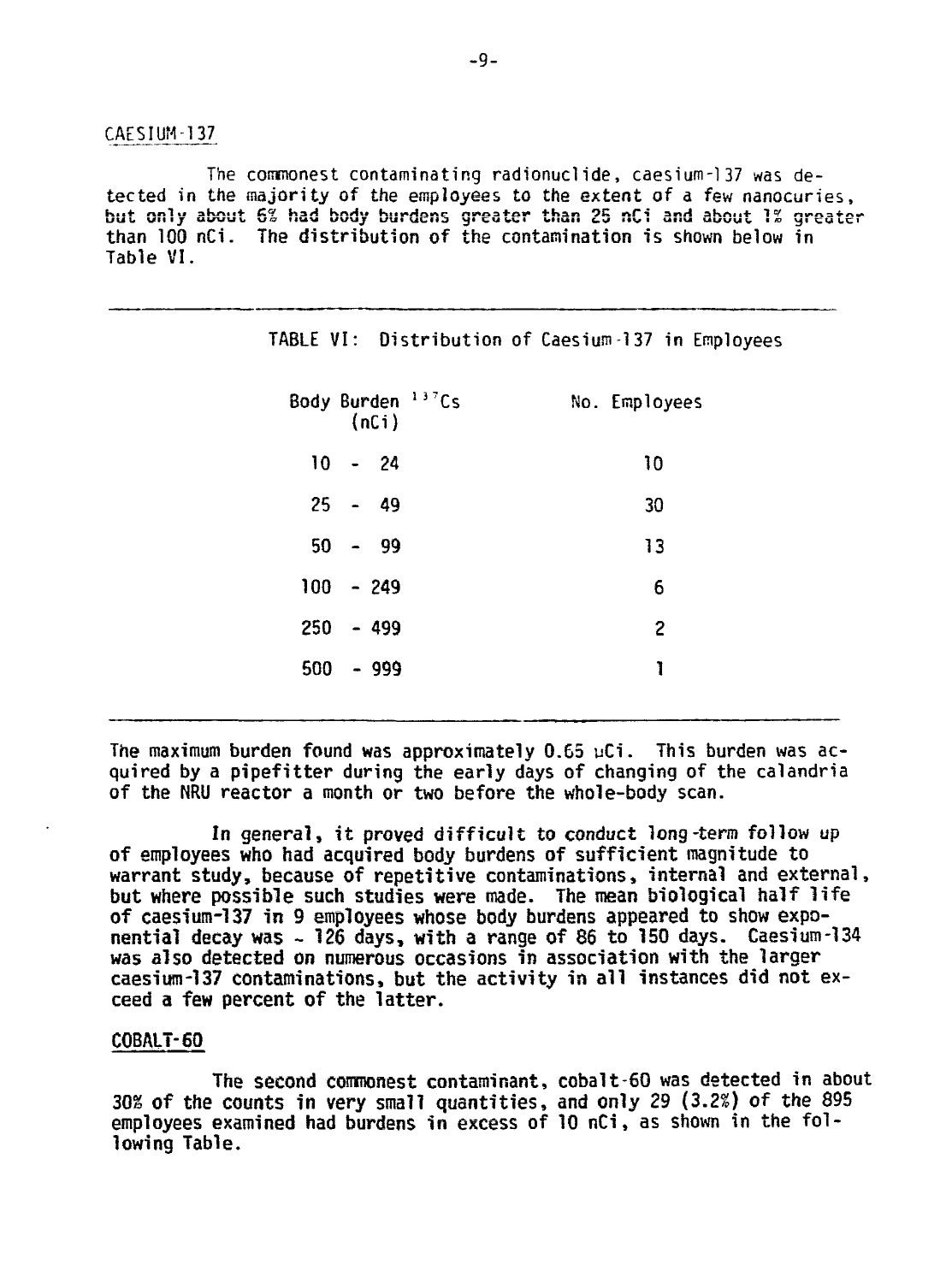TABLE VII: Distribution of Cobalt 60 in Employees

| Body Burden 60Co<br>(nCi) | No. Employees |  |
|---------------------------|---------------|--|
| $10 - 24$                 | 24            |  |
| $25 - 49$                 | 4             |  |
| $50 +$                    |               |  |
|                           |               |  |

The time course of the largest body burden (-122 nCi) was followed for over 600 days, by which time further contamination had taken place. A linear regression fit to a logarithmic transform of the counter data within the period 105-586 days after the first count yielded an effective half life (whole-body) of 379 days, corresponding to a biological half life of about 473 days. The date of contamination was not known, although the shape of the retention curve on the semi-log plot suggested that it had been recent, with an indication of a component with a half life of very roughly 20 days. Cobalt-60 was not detected in urine samples (detection limit for a 1500 ml sample about 500  $(d/m)/day*$  depending upon the background counting rate). Consistently, the counting rate in the prone position was about 15& higher than that in the supine position, but localization studies were not practicable at that time. The 473 day biological half life is consonant with other reports that a small amount of cobalt 60 is retained for very long periods (5). Available evidence suggested that in this case, the burden was acquired by inhalation.

#### MERCURY-203

Mercury-203 was detected on 45 occasions in 29 employees, but in amounts under 100 nCi in all but 6, with a maximum burden of about 0.40  $\upmu$ Ci. These internal contaminations resulted from inhalation of mercury-203 on two separate occasions (July, 1973 and June, 1974) following the withdrawal from the NRX reactor of a ruptured or defective isotope capsule containing mercuric oxide.

A 27 year old employee became internally contaminated, probably in the second half of June, 1974. A urine specimen showed the presence of mercury-197 and-203 on 2 July, 1974. Subsequently, 9 whole-body counts were made over a 5 month period and the initial measurement suggested a body burden of  $\sim 0.23$   $\mu$ Ci. On a semi-log plot, the retention curve appeared to contain 2 components with half lives of -8 and -27 days. Whether these represent a distributional change of mercury-203 within the body and/or counting errors is a moot point.

 $\star$  (d/m)/day = (disintegrations/minute)/day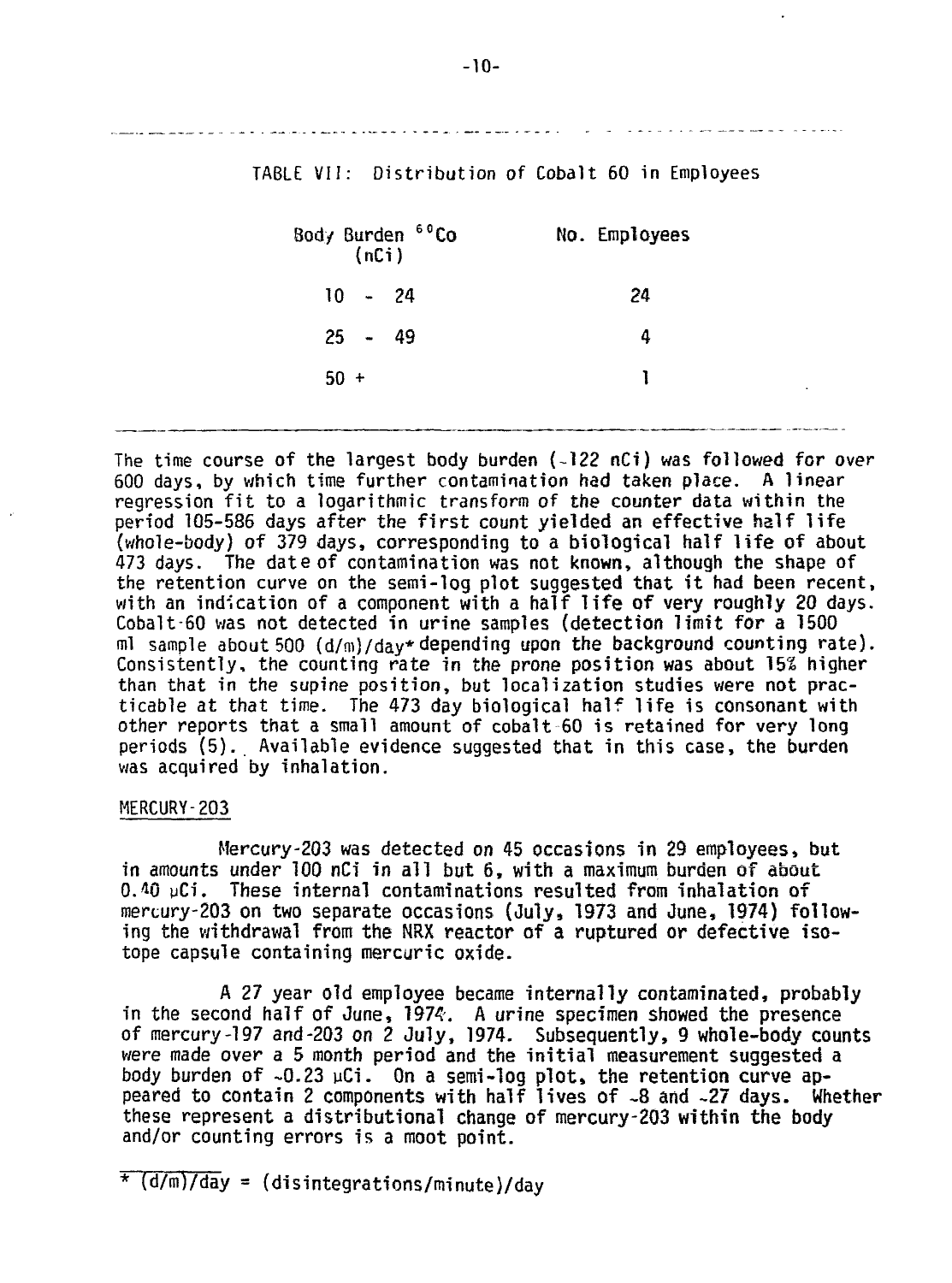A linear regression fit to a logarithmic transform of the counter data within the period 33-144 days after the first count on 11 July 1974 (50-161 days after the most probable date of contamination) yielded an effective halt life (whole-body) of 27.2 days (90% confidence limns of 24.8 and 28.5 days). This value is in good agreement with recent published data, but not with that cited in ICRP Publication 2 at 8.2 days.

Within the period 8 July to 10 September (14 - 78 days after tne most probable date of contamination) the mercury 203 excreted in the urine accounted for approximately 22'\* of the total whole body loss within the same period of time, a value similar to that found by Brown et al  $(6)$ after an inhalation exposure. The activity in the urine  $((d/m)/day^*)$  cases upon creatinine correction of urine sample volumes) declined with an effective half life of about 26 days.

# SILVER 110<sup>m</sup>

Approximately 80 nCi of silver  $110^{\text{m}}$  were detected in a  $\frac{1}{2}$  are old employee. Enquiries suggested that this burden had been  $acc - cd$  by inhalation a week earlier during the rebrazing of a silver soldered plug freshly withdrawn from the reactor. Silver  $110<sup>m</sup>$  was not detected in an overnight specimen of urine. Subsequent examinations showed that after an initial rapid clearance, the effective half life over the next four months was about 42 days (biological half life about 50 days), after which the remaining quantity had become too small to measure accurately.

Few measurements of the effective half life of silver- $110^{m}$  in man have been reported in the literature. Newton and Holmes (7) cited an inhalation case where the half life was shown to be about 43 days, a value similar to that reported for liver clearance. The silver  $110^{\text{m}}$  appeared to be cleared from the lung very rapidly and was apparently excreted only in the faeces. Sill  $(8)$  reported 4 examples where the half life ranged between 8 and 69 days. Silver-110 $^m$  was detected in or on a second employee on one occasion, but in much smaller quantities.

#### SELENIUM-75

A 52 year old man was found to have a body burden of about 29 uCi of selenium-75, the result of an intravenous injection of 211 uCi of selenium 75 selenomethionine for medical purposes. Over a period of 100 to 235 days post injection, the effective (whole-body) half life approximated 80 days, corresponding to a biological half life of about 238 days.

#### OTHER CONTAMINANTS

The amounts detected in all cases were less than 100 nCi and mostly under 25 nCi.

#### COMMENTS

The expected finding that in a 30 month period of monitoring, the levels of internal contamination in (mainly) selected groups of em-

\* (d/m)/day = (disintegrations/minute)/day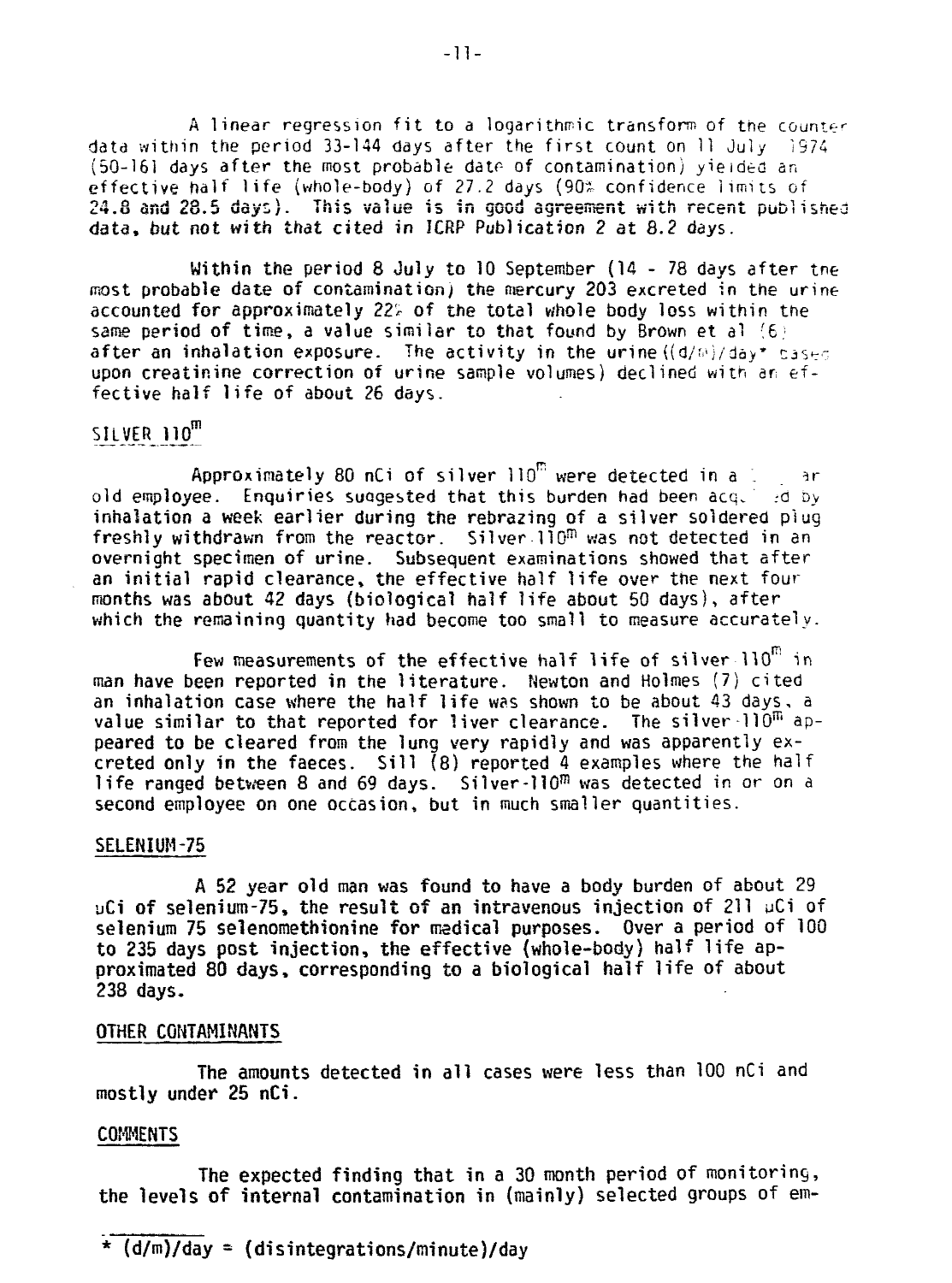ployees adjudged to be at especial risk because of the nature of their work are for the most part negligible, attests the efficacy of the control measures for the containment of radioactivity at Chalk River. In no case did the level of contamination found exceed 10% of the maximum permissible body burden. It should also be noted that the frequency of internal contamination disclosed represents an upper limit because of the manifest difficulty of distinguishing between internal and external contamination. For the most part, complex spectra were uncommon and were usually indicative of external contamination with fresh fission products. Caesium-137 and cobalt-60 were the most commonly associated internal contaminants.

Broadly, the few larger contaminations were associated with a major non-routine operation, the changing of the calandria of the NRU reactor, or with known incidents such as the rupture of an isotope capsule containing mercuric oxide on two separate occasions, both incidents being initially signalled by the air monitors in Building 163. Routine operations were responsible for the bulk of the lesser contaminations. There remained the sporadic or unsuspected internal contamination, the result of faulty operational practice or unknown equipment failure, incidents which are unpredictable and which are brought to light only by routine monitoring.

The results of this survey would suggest that too many employees are being monitored at too frequent intervals. Guidance on the design of monitoring programs is contained in ICRP Publication 12 (9), which also notes the importance of the acquisition of data relating to the human metabolism of radio-elements (paragraph 107). An additional and important reason in my view for maintaining a monitoring program at a level higher than that prescribed by physical and biological considerations is the assurance afforded to those potentially exposed to contamination,who may be unacquainted with these parameters, that surveillance is adequate and significant exposures are not taking place. That such assurance is important is suggested by the ready acceptance of the present program despite the inconveniences caused by the unsuitable location of the counter. With the transfer of the shadow counter to a permanent location several miles away, the present monitoring program will be re-examined in detail.

No major procedural changes in the screening of employees are<br>envisaged. The need to maintain Building 560 as free of contamination a The need to maintain Building 560 as free of contamination as possible dictates a continuance of the procedures outlined earlier, and greater control will be possible. Previously employees were required to shower at their worksite prior to counting, and it was not always possible to ensure that this had been done, with consequent uncertainty about the location of any detected contamination. At the present time, consideration is being given to the use of disposable paper clothing on grounds of economy.

The shadow counter is more than adequate for the purposes of radiation protection in terms of sensitivity for the commonly encountered contaminants with  $\gamma$  emissions at energies greater than approximately 0.3 MeV. For rapid screening of personnel in the event of a radiation emer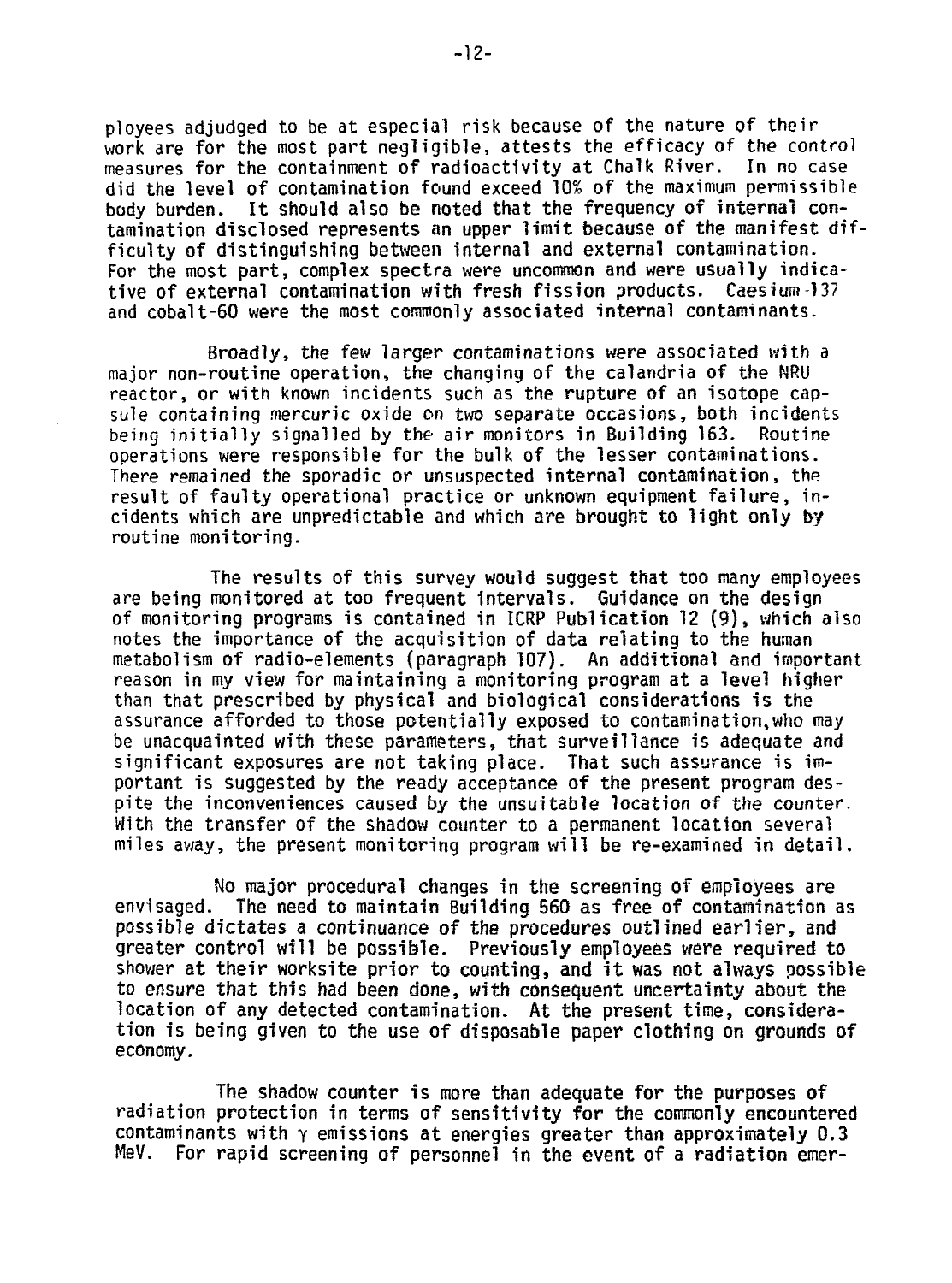gency, the high sensitivity of the system could be a considerable asset, permitting very short counting times - a few minutes with the subject centrally placed beneath the crystals. Although unnecessary for purposes of radiation protection, a better assessment of the errors in the quantitation of internal contamination is desirable in the future, as well as detailed studies of the localization, distribution and fate of inhaled radionuclides.

Dimensionally, the clearance between the crystal and surface of the padded trolley at 30 cm would seem to be the minimum compatible with a high acceptance of screening by employees. In all, 4 employees were too obese to pass beneath the crystal, another 3 were too apprehensive to be counted, and a few others expressed unease.

All measurements of spectra were made manually using spectrum stripping methods where necessary to identify and quantify the contaminants. In future, analysis on only those spectra considered to be of interest or dosimetrically significant will be conducted, assisted by a computer program under development, and the rest assessed as being trivial in magnitude on the oscilloscope will not be analysed.

The competent assistance of D.F. Autayo is gratefully acknowledged.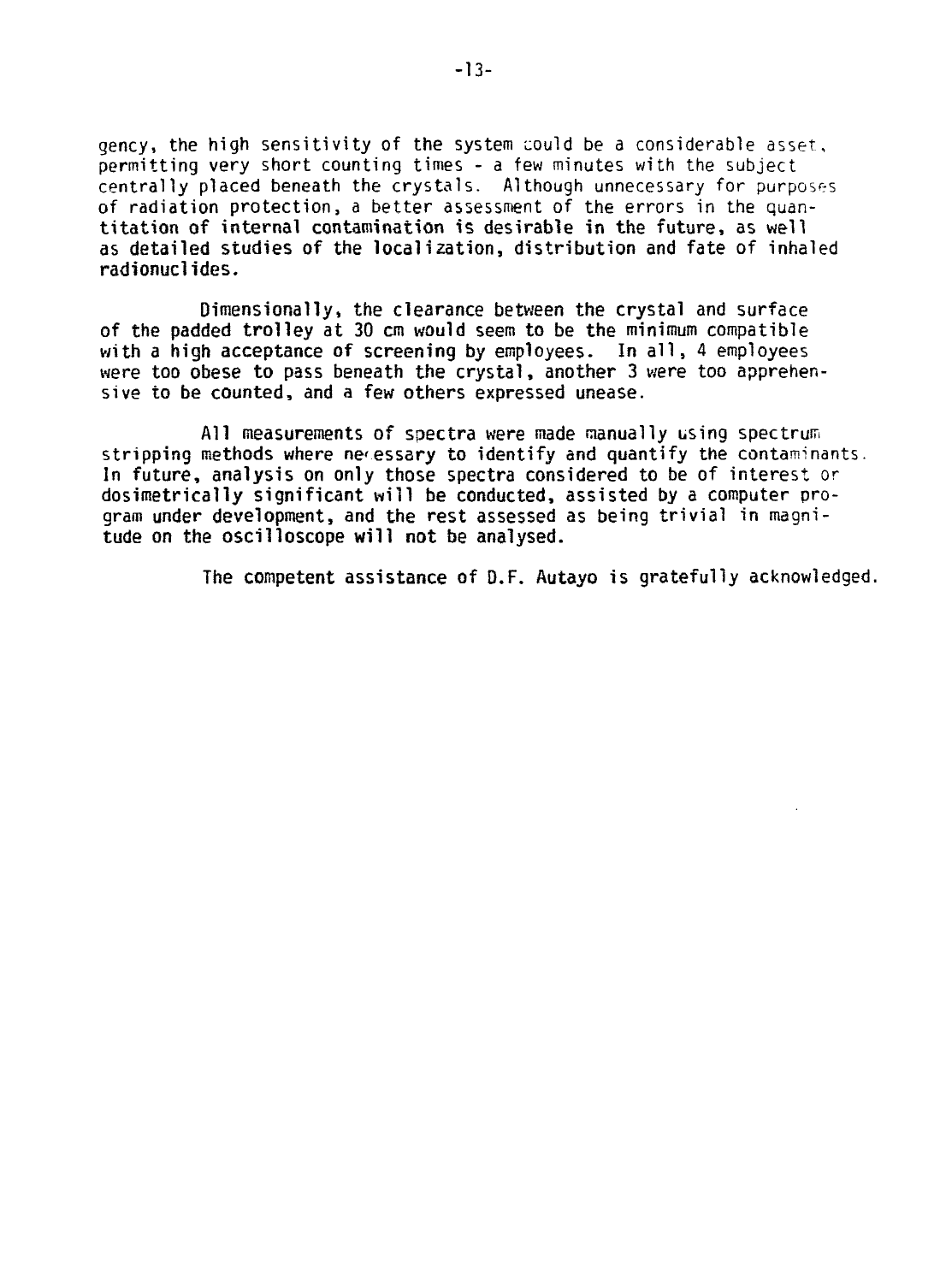#### REFEREMCES

- 1. H.E. Palmer and W.C. Roesch: A Shadow Shield Whole-Body Counter. Health Physics 1965, H, 1213-1219.
- 2. J.C. Mehl: Single and Multiple Detector Systems for Whole Body Counting Instrumentation in Nuclear Medicine (G.J. Hine, ed.), Volume 1, pp. 553-585. Academic Press Inc. New York 1967.
- 3. K. Boddy: A High Sensitivity Shadow-Shield Hhole-Body Monitor witn Scanning-bed and Tilting Chair Geometries, Incorporated in a Mobile Laboratory. British Journal of Radiology 1967, 40, 631-637.
- 4. D.N. Brady and F. Swanberg, Jr: The Hanford Mobile Whole-Body Counter. Health Physics 1965, U , 1221-1224.
- 5. ICRP Publication 10. Evaluation of Radiation Doses to Body Tissues from Internal Contamination due to Occupational Exposure. Pergamon Press 1968.
- 6. K.W. Brown, J.C. McFarlane and D.E. Bernhardt. Accidental Inhalation of Mercury-203. Health Physics 1975, 28, 1-4.
- 7. D. Newton and A. Holmes: A Case of Accidental Inhalation of Zinc-65 and Silver-llOm. Radiation Research 1966 29, 403-412.
- 8. C.W. Sill, J.I. Anderson and D.R. Percival: Comparison of Excretion Analysis with Whole-Body Counting for Assessment of Internal Radioactive Contaminants. Assessment of Radioactivity in Man, Volume 1, pp. 217-229 IAEA Vienna 1964.
- 9. ICRP Publication 12. General Principles of Monitoring for Radiation Protection of Workers. Pergamon Press 1969.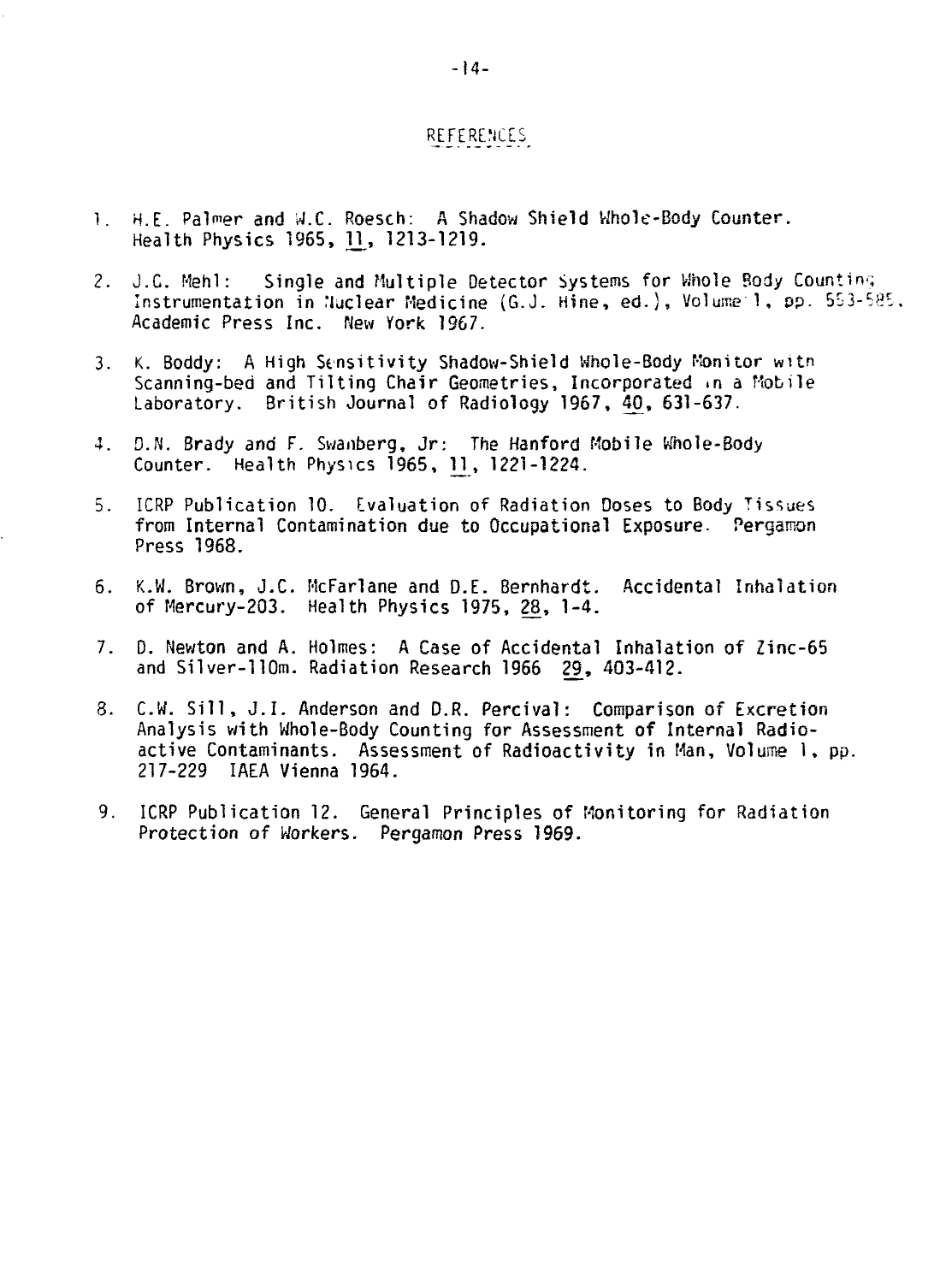#### **APPENDIX**

The equipment includes:

Nuclear Data Series 2200 Pulse-height Analyzer with Data Reduce/Integrate and Magnetic Tape Data Reduce modules.

Keithley 246 High Voltage Supply.

Tektronix RM 503 Oscilloscope.

Model 33 Teletype.

Harshaw NaI (TE) 29.2 cm x 10.2 cm Crystal Type 46MBS16/B and 7 5 cm Bicron Crystals, Model PIC.

Ortec Single Channel Analyzer and Ratemeter.

Bodine Speed Reducer Motor 1/70 H.P.